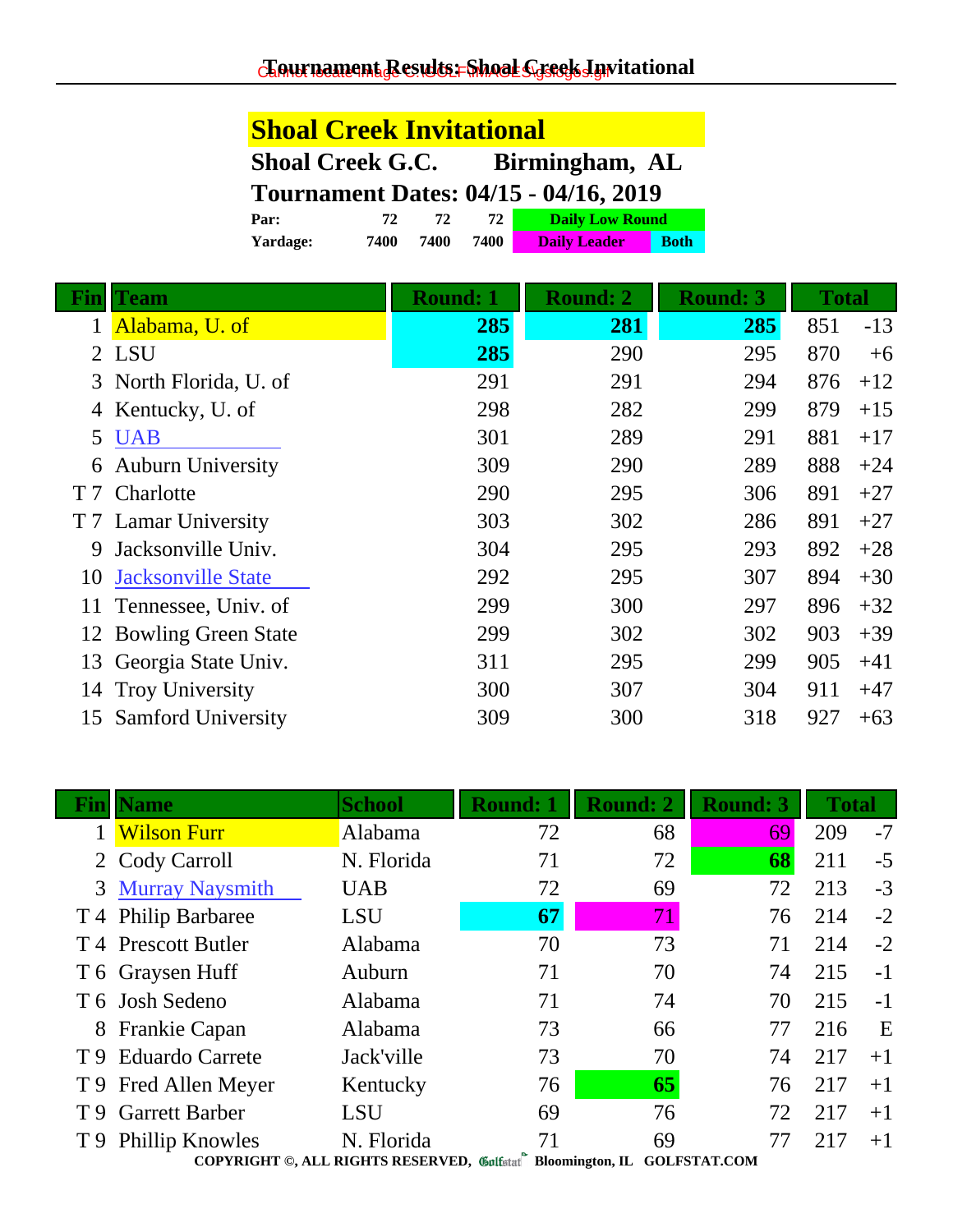### $c$ Eournament Results: Shoal C<sub>GSC8</sub> Lywitational

| Fin  | <b>Name</b>              | <b>School</b> | <b>Round: 1</b> | <b>Round: 2</b> | <b>Round: 3</b> | <b>Total</b> |      |
|------|--------------------------|---------------|-----------------|-----------------|-----------------|--------------|------|
|      | T 9 Trey Winstead        | LSU           | 73              | 70              | 74              | 217          | $+1$ |
| T 14 | <b>Hunter Wolcott</b>    | Tennessee     | 71              | 75              | 72              | 218          | $+2$ |
|      | T 14 Lukas Euler         | Kentucky      | 72              | 70              | 76              | 218          | $+2$ |
|      | T 14 Wells Padgett       | Auburn        | 75              | 73              | 70              | 218          | $+2$ |
| T 14 | William Walker, III      | <b>UAB</b>    | 78              | 70              | 70              | 218          | $+2$ |
| T 18 | Ben Woodruff             | Charlotte     | 72              | 74              | 73              | 219          | $+3$ |
|      | T 18 Cody Banach         | Lamar         | 73              | 74              | 72              | 219          | $+3$ |
|      | T 18 Cullan Brown        | Kentucky      | 75              | 73              | 71              | 219          | $+3$ |
| T 18 | Jordan Batchelor         | N. Florida    | 74              | 75              | 70              | 219          | $+3$ |
|      | T 18 Michael Sanders     | <b>LSU</b>    | 68              | 74              | 77              | 219          | $+3$ |
| T 23 | <b>Benedikt Thalmayr</b> | J'ville St    | 70              | 72              | 78              | 220          | $+4$ |
| T 23 | <b>Brandon Mancheno</b>  | Auburn        | 79              | 69              | 72              | 220          | $+4$ |
| T 23 | <b>Trace Crowe</b>       | Auburn        | 77              | 74              | 69              | 220          | $+4$ |
|      | T 26 Andrew Kozan        | Auburn        | 74              | 73              | 74              | 221          | $+5$ |
|      | T 26 Hugo Hellman        | Lamar         | 74              | 79              | 68              | 221          | $+5$ |
|      | T 26 Josh Edgar          | Georgia St    | 79              | 73              | 69              | 221          | $+5$ |
|      | T 26 Michael Sakane      | Jack'ville    | 78              | 73              | 70              | 221          | $+5$ |
|      | T 26 Rodrigue Vie        | <b>BGSU</b>   | 77              | 71              | 73              | 221          | $+5$ |
|      | T 31 Andrew Alligood     | N. Florida    | 71              | 76              | 75              | 222          | $+6$ |
| T 31 | Jake DeZoort             | Alabama       | 72              | 75              | 75              | 222          | $+6$ |
|      | T 31 Luis Gagne          | LSU           | 76              | 73              | 73              | 222          | $+6$ |
|      | T 31 Rhys Nevin-Wharton  | Tennessee     | 76              | 74              | 72              | 222          | $+6$ |
| T 31 | <b>Travis Trace</b>      | N. Florida    | 77              | 73              | 72              | 222          | $+6$ |
|      | T 36 Dino Capazario      | Lamar         | 76              | 69              | 78              | 223          | $+7$ |
|      | T 36 Harlan Winn         | Samford       | 73              | 78              | 72              | 223          | $+7$ |
|      | T 36 Quim Vidal Mora     | J'ville St    | 71              | 73              | 79              | 223          | $+7$ |
|      | T 39 Allen Hamilton      | Kentucky      | 76              | 76              | 72              | 224          | $+8$ |
|      | T 39 Brent Hamm          | Troy          | 71              | 75              | 78              | 224          | $+8$ |
|      | T 39 Jacob Cook          | Kentucky      | 74              | 71              | 79              | 224          | $+8$ |
|      | T 39 Jesus Montenegro    | J'ville St    | 73              | 77              | 74              | 224          | $+8$ |
|      | T 39 John Gough          | Charlotte     | 72              | 72              | 80              | 224          | $+8$ |
|      | T 44 Dean Martin         | Troy          | 75              | 74              | 76              | 225          | $+9$ |
|      | T 44 Maximillian Mehles  | Kentucky      | 75              | 74              | 76              | 225          | $+9$ |
|      | T 44 Nick Robillard      | <b>UAB</b>    | 77              | 75              | 73              | 225          | $+9$ |
|      | T 44 Sam Uhland          | Jack'ville    | 75              | 76              | 74              | 225          | $+9$ |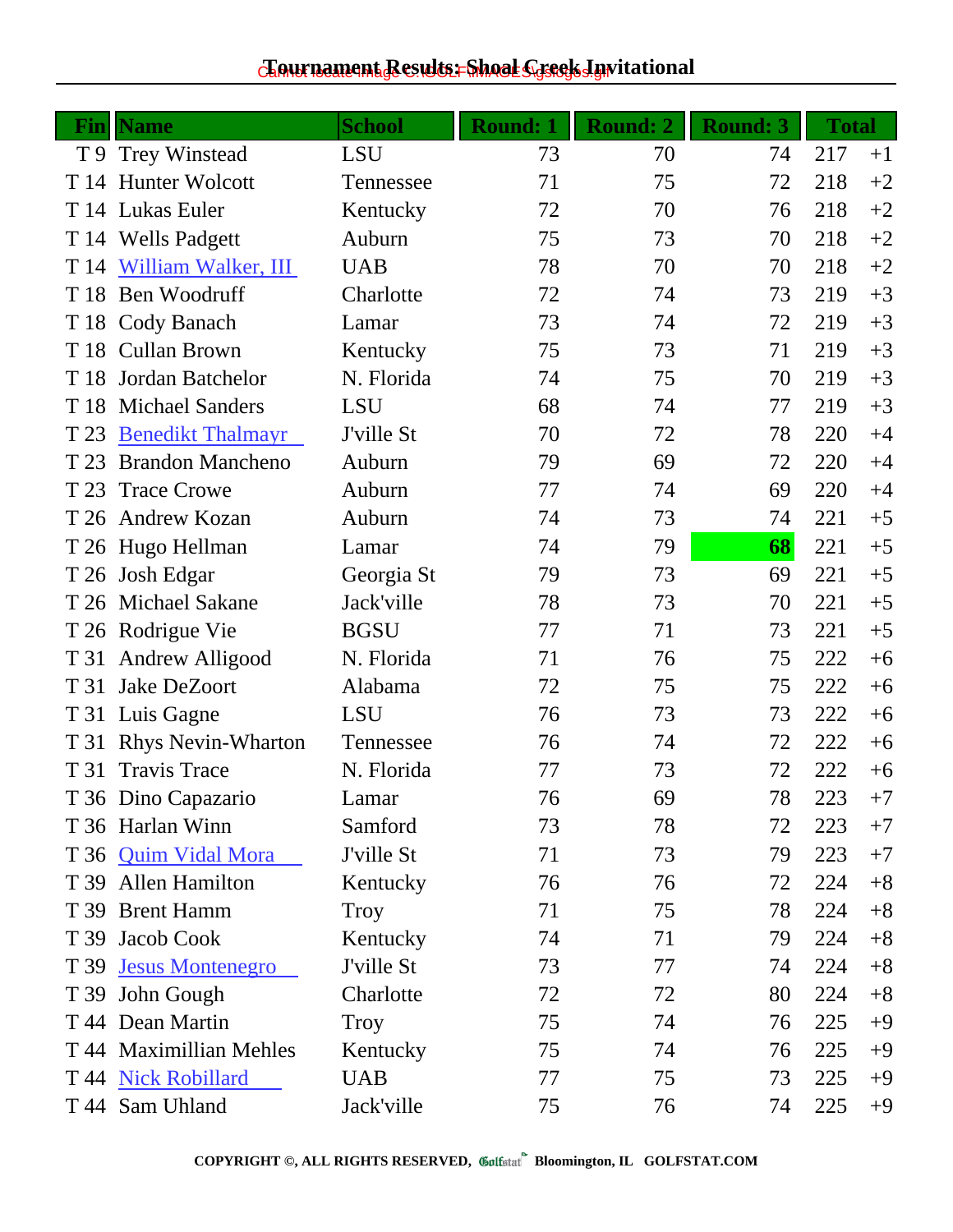### $c$ Eournament Results: Shoal C<sub>GSC8</sub> Lywitational

| Fin             | <b>Name</b>               | <b>School</b> | <b>Round: 1</b> | <b>Round: 2</b> | <b>Round: 3</b> | <b>Total</b> |
|-----------------|---------------------------|---------------|-----------------|-----------------|-----------------|--------------|
|                 | T 44 Tyler Johnson        | Tennessee     | 76              | 74              | 75              | 225<br>$+9$  |
|                 | T 49 Carson Ownbey        | Charlotte     | 77              | 71              | 78              | 226<br>$+10$ |
| T <sub>49</sub> | Marc Boucher              | Charlotte     | 69              | 78              | 79              | $226 + 10$   |
| T 49            | <b>Marcus Svensson</b>    | Auburn        | 72              | 77              | 77              | $226 + 10$   |
|                 | T 52 Michael Mattiace     | N. Florida    | 75              | 74              | 78              | 227<br>$+11$ |
|                 | T 52 Trey Walker          | <b>BGSU</b>   | 78              | 74              | 75              | $227 + 11$   |
|                 | 54 James Kyles            | Georgia St    | 75              | 75              | 78              | $228 + 12$   |
|                 | T 55 Connor Futrell       | <b>Troy</b>   | 75              | 83              | 71              | 229<br>$+13$ |
|                 | T 55 Fadhli Soetarso      | Kentucky      | 74              | 77              | 78              | 229<br>$+13$ |
| T 55            | <b>John Snoddy</b>        | <b>UAB</b>    | 74              | 79              | 76              | 229<br>$+13$ |
|                 | T 55 Matt Liston          | Kentucky      | 79              | 74              | 76              | 229<br>$+13$ |
|                 | T 55 Pablo Hered Iglesias | <b>BGSU</b>   | 72              | 81              | 76              | 229<br>$+13$ |
|                 | T 55 Zach Norris          | Kentucky      | 76              | 76              | 77              | 229<br>$+13$ |
|                 | T 61 Aaeri Krishnan       | Jack'ville    | 78              | 77              | 75              | $230 + 14$   |
|                 | T 61 Alec Stopperich      | Samford       | 77              | 75              | 78              | $230 + 14$   |
|                 | T 61 David Li             | Georgia St    | 79              | 80              | 71              | $230 + 14$   |
|                 | T 61 Eason Wang           | Lamar         | 80              | 75              | 75              | 230<br>$+14$ |
| T 61            | Thomas Thurloway          | Jack'ville    | 79              | 76              | 75              | 230<br>$+14$ |
|                 | T 66 Kevin Lee            | Lamar         | 77              | 83              | 71              | 231<br>$+15$ |
| T 66            | <b>Maximo Portais</b>     | J'ville St    | 81              | 74              | 76              | 231<br>$+15$ |
|                 | T 66 Nathan Jeansonne     | <b>LSU</b>    | 77              | 78              | 76              | 231<br>$+15$ |
|                 | T 69 Brayden Garrison     | Tennessee     | 76              | 77              | 79              | $232 + 16$   |
| T 69            | Jacob Solomon             | Auburn        | 78              | 76              | 78              | $232 + 16$   |
|                 | T 69 Sam Dumez            | Lamar         | 79              | 74              | 79              | $232 + 16$   |
|                 | T 69 Spencer Cross        | Tennessee     | 76              | 78              | 78              | $232 + 16$   |
|                 | T 73 Egill Gunnarsson     | Georgia St    | 78              | 73              | 82              | $233 + 17$   |
|                 | T 73 Max Basler           | J'ville St    | 78              | 76              | 79              | $233 + 17$   |
|                 | T 73 Noah Firestone       | <b>BGSU</b>   | 74              | 81              | 78              | $233 + 17$   |
|                 | T 73 Ryan Knop            | Auburn        | 81              | 74              | 78              | $233 + 17$   |
|                 | 77 Owen Sertl             | Georgia St    | 79              | 74              | 81              | $234 + 18$   |
|                 | 78 Nick Hofland           | <b>BGSU</b>   | 76              | 76              | 83              | $235 + 19$   |
|                 | 79 Fisher Vollendorf      | Charlotte     | 77              | 83              | 76              | $236 + 20$   |
|                 | T 80 Aaron Walker         | Samford       | 77              | 74              | 87              | $238 + 22$   |
|                 | T 80 Connor Reid          | Samford       | 83              | 74              | 81              | $238 + 22$   |
|                 | 82 Will McFadden          | Troy          | 79              | 81              | 79              | $239 + 23$   |